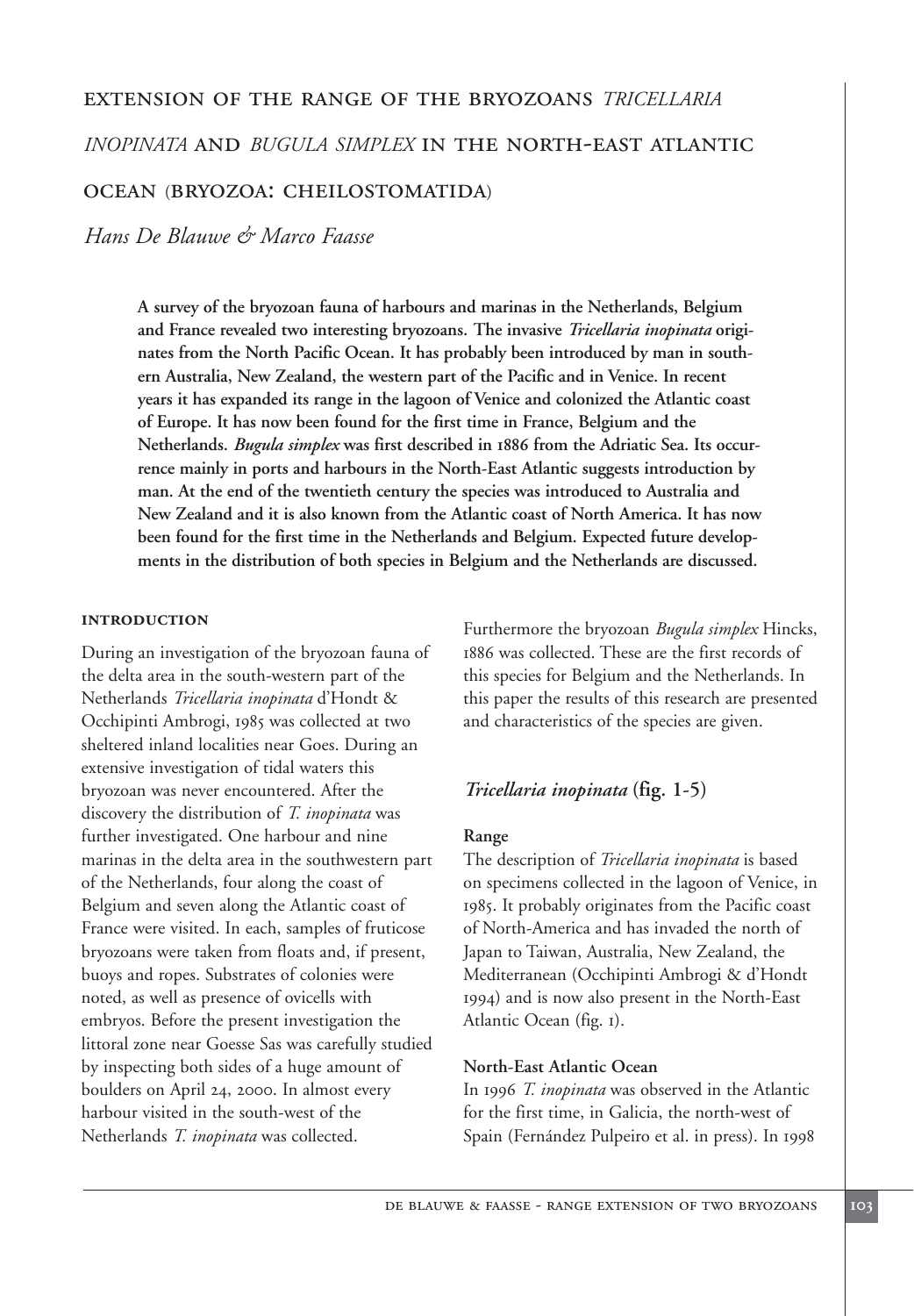

Figure 1 Sites where *Tricellaria inopinata* has been found in Europe. Figuur 1 Vindplaatsen van *Tricellaria inopinata* in Europa.

it was observed in central southern England (Dyrynda et al. 2000).

In table 1 and figure 2 the sites which we investigated in 2000 are summarized. The survey provided the first records for the Netherlands, Belgium and France. Hendaye is a town in the French Basque Country (southwest of France), close to the Spanish border. The other marinas investigated in France are on the east Channel and North Sea coast. *Tricellaria inopinata* is widespread and abundant in the south-western part of the Netherlands. It was found growing on ship's hulls, floats, buoys, ropes, stones, the algae *Sargassum muticum* (Yendo) Fensholt, *Codium fragile* (Sur.) Hariot and *Ulva* sp., on an unidentified campanulariid hydrozoan, on mussels, *Mytilus edulis* Linnaeus, 1758 and the ascidians *Styela clava* Herdman, 1882 and *Ascidiella aspersa* (Müller, 1776). In Hendaye it was found on the bryozoan *Bugula neritina* (Linnaeus, 1758) and the polychaete worm *Ficopomatus enigmaticus* (Fauvel, 1923). Ancestrulas settle on colonies of their own species as well. At all localities ovicells with embryos were observed.

Except for the localities near Goes and Ostend, all sites where *T. inopinata* was collected have direct access to open water. However, until now (October 2000) this bryozoan was not observed in open tidal waters in France, Belgium and the Netherlands. Particularly careful investigation of the littoral zone near Goesse Sas did not yield a single colony of *T. inopinata*. All collecting localities are marinas, harbours or inland waters. At all sites where *T. inopinata* was collected, including Goes and Ostend, freshwater influence is negligible. At three sites, viz. Zierikzee, Nieuwpoort and Calais, huge amounts of freshwater were seen to flow into the harbour. At none of these localities *T. inopinata* was collected.

# **Diagnosis**

The genus *Tricellaria* (excluding *Bugulopsis*) can be distinguished from other genera of North East Atlantic anascan Bryozoa by the combination of the following characters: colonies erect, branched, biserial, conspicuously jointed. Zooids with scutum and lateral avicularia, vibracula absent (fig. 3).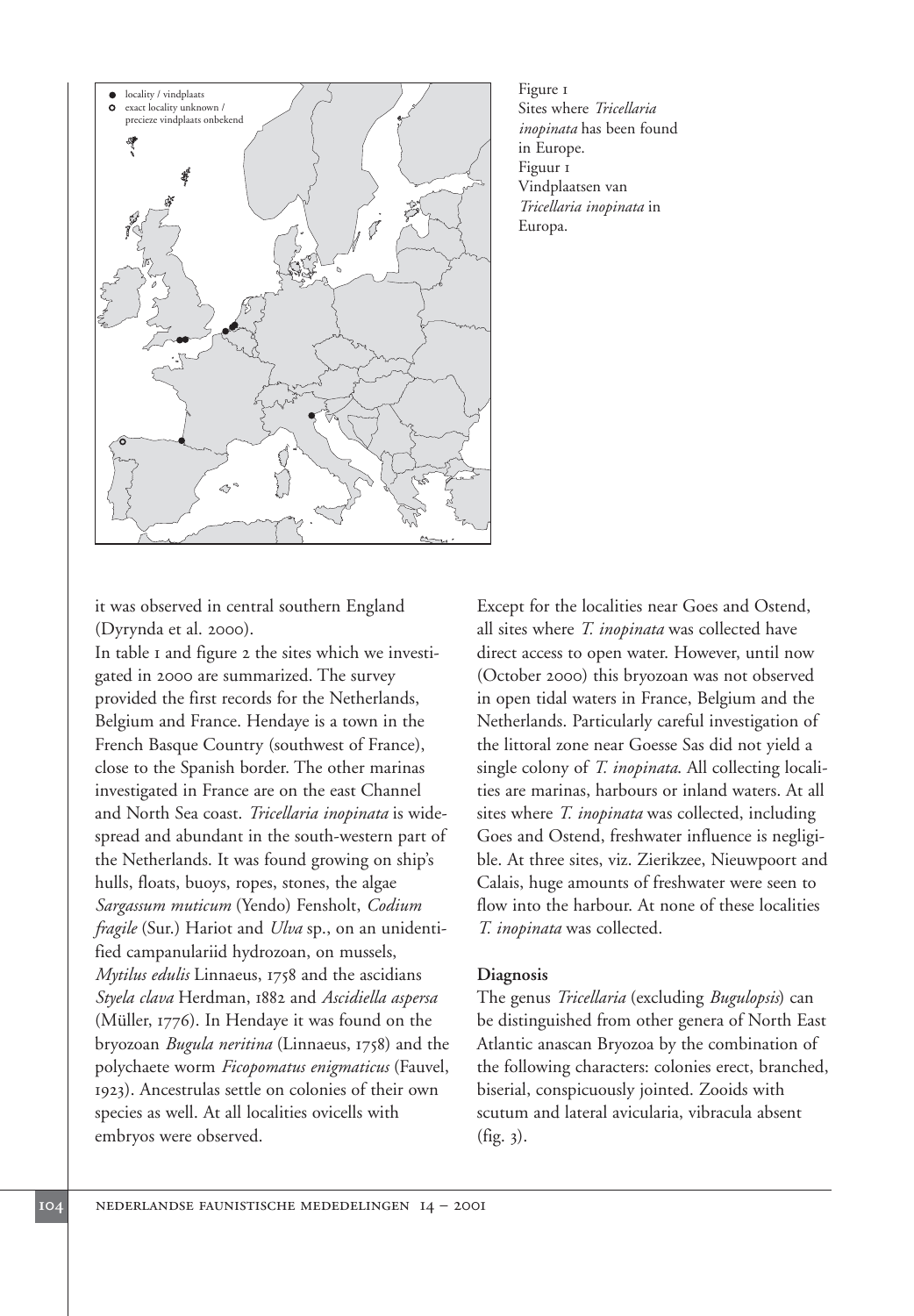- surveyed but *T. inopinata* was not found /  $\bullet$ onderzocht, maar *T. inopinata* werd niet gevonden
- *T. inopinata* found / *T. inopinata* aangetroffen



Figure 2 Investigated sites and records of Tricellaria inopinata in the Netherlands (NL), Belgium (B) and France (F). Sitenumber 21 is not shown on the map. Figuur 2 Onderzochte locaties en waarnemingen van *Tricellaria inopinata* in Nederland (NL), België (B) en Frankrijk (F). Locatienummer 21 is niet weergegeven op de kaart.

 $16\frac{13}{6}\frac{12^{11}}{90}$ 

| nr             | locality                      | date         | abundance   |
|----------------|-------------------------------|--------------|-------------|
| $\mathbf I$    | Scharendijke (NL)             | 28.X.2000    | $\mathbf I$ |
| $\mathbf{2}$   | Burghsluis (NL)               | 28.X.2000    | >100        |
| $\overline{3}$ | Zierikzee (NL)                | 04.XI.2000   |             |
| $\overline{4}$ | Bruinisse (NL)                | 04.XI.2000   | >1          |
| 5              | Neeltje Jans Binnenhaven (NL) | II.XI.2000   | >100        |
| 6              | Colijnsplaat (NL)             | 06.X.2000    | $>$ I       |
| $\overline{7}$ | Kats (NL)                     | 06.X.2000    | >100        |
| 8a             | Goesse Meer (NL)              | 29.VIII.2000 | >100        |
| 8 <sub>b</sub> | Goesse Sas (NL)               | 2I.IX.2000   | $>$ IO      |
| 9              | Yerseke (NL)                  | 16.XII.2000  |             |
| IO             | Breskens (NL)                 | 2I.IX.2000   | >100        |
| $\rm II$       | Zeebrugge (B)                 | I5.XI.2000   |             |
| <b>I2</b>      | Blankenberge (B)              | I7.X.2000    | I           |
| 13             | Ostend (B)                    | 2I.X.2000    | I           |
| <b>14</b>      | Nieuwpoort (B)                | 18.IX.2000   |             |
| 15             | Dunkerque (F)                 | 18.XI.2000   |             |
| 16             | Calais (F)                    | 18.XI.2000   |             |
| I7             | Honfleur (F)                  | 02.XI.2000   |             |
| 18             | Courseulles (F)               | 02.XI.2000   |             |
| 19             | Port-en-Bessin (F)            | 3I.X.2000    |             |
| 20             | Grandcamp-Maisy (F)           | 0I.XI.2000   |             |
| 2I             | Hendaye (F)                   | 23.IX.2000   | $>$ IO      |
|                |                               |              |             |

Table 1 Investigated sites and records of *Tricellaria inopinata* in the Netherlands (NL), Belgium (B) and France (F). Tabel 1 Onderzochte locaties en waarnemingen van *Tricellaria inopinata* in Nederland (NL), België (B) en Frankrijk (F).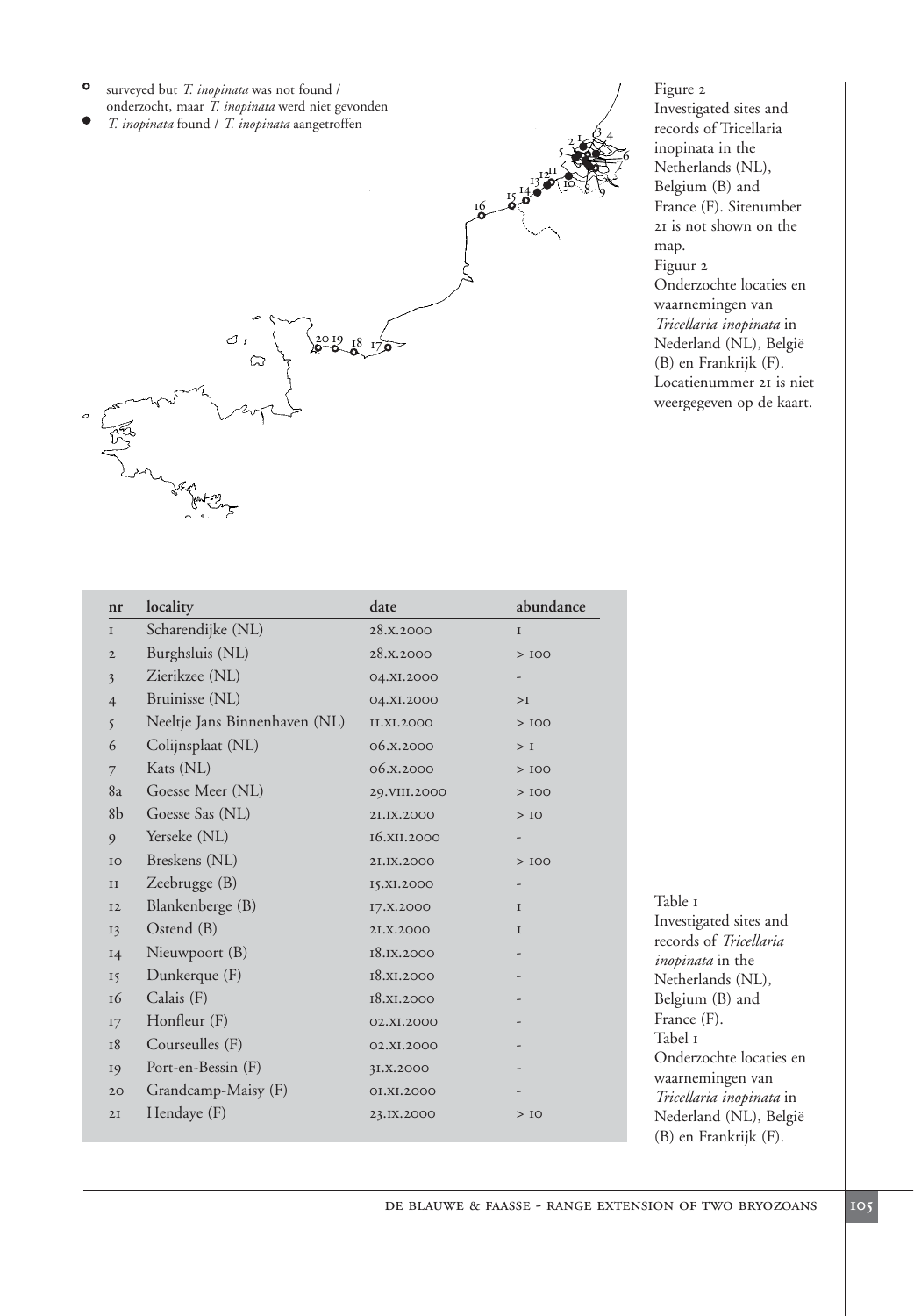

#### Figure 3

*Tricellaria inopinata*. a. arrangement of zooids at bifurcation in basal view, b. ovicellate zooid with forked proximal spine. After d'Hondt & Occhipinti Ambrogi  $(1985)$ .

### Figuur 3

*Tricellaria inopinata*. a. rangschikking van zoïden bij vertakking in basaal aanzicht, b. zoïde met ovicel en gevorkte proximale stekel. Naar d'Hondt & Occhipinti Ambrogi (1985).

Ryland & Hayward (1998) mention two species of the genus *Tricellaria* (including *Bugulopsis*) from British waters, viz. *T. ternata* (Ellis & Solander, 1786) and *T. peachii* (Busk, 1851). According to d'Hondt & Occhipinti Ambrogi (1985) the latter species belongs to the genus *Bugulopsis*. These authors recognize *Bugulopsis* as a valid genus. They observed two characters which clearly separate *Bugulopsis* from *Tricellaria*: the two series of zooids of the internodes are orientated perpendicularly to each other and the ovicells have a mosaic-like ornamentation (d'Hondt & Occhipinti Ambrogi 1985). *Tricellaria ternata* differs from *T. inopinata* principally in the rounded or triangular scutum, the presence of frontal avicularia and the ovicell with at most a few pores. *Tricellaria ternata* is a northern species, known from the Arctic to Norfolk on the east coast of the U.K.

According to d'Hondt & Occhipinti Ambrogi (1985), apart from *T. inopinata*, only two *Tricellaria*-species exist with multiporous ovicells, viz., *T. occidentalis* (Trask, 1873) and *T. praescuta* Osburn, 1950. The only character which clearly

separates *T. inopinata* without overlap from the other two species is the shape of the ovicells. Length and breadth of the ovicells are more or less equal. In *T. praescuta* the ovicells are 1.5-2 times as long as wide. In *T. occidentalis* the breadth of the ovicells is 1.5-2 times the length. The other discriminating characters in fact show an overlap (d'Hondt & Occhipinti Ambrogi 1985). Dyrynda et al. (2000) compare *T. inopinata* with *T. occidentalis* and *T. porteri* (MacGillivray, 1889). They do not mention *T. praescuta*, which has been collected only once (d'Hondt & Occhipinti Ambrogi 1985). According to Dyrynda et al. (2000) the form and variation of the scutum can be regarded as the key diagnostic feature. The scutum of *T. inopinata* is extremely variable within a single colony, from a slender projection, perhaps forked, to an extensive structure with an irregular margin, often cervicorn-like. The scutum of *T. occidentalis* is slender or slightly spatulate and the scutum of *T. porteri* is consistently large and reniform (Dyrynda et al. 2000). The ancestrula of *T. inopinata* is anchored to the substrate with a pair of rootlets at the basal side. The proximal end of the ancestrula is rounded. The distal part is usually slightly bent upright. It typically has ten long spines around the frontal membrane, the proximal pairs of which may be slightly bent inwards.

We were able to observe some characters not described by d'Hondt & Occhipinti Ambrogi 1985. The number of tentacles of the polypide is thirteen, occasionally twelve in zooids at the end of the branches. The colour of the embryos is pinkish or yellowish, probably depending on the state of development. Ovicells usually have two rows of pores. However, some of them have three or more rows of pores. Morphological variability in *T. inopinata* is remarkable. In colonies from the Netherlands the proximal spine on the outer margin of the zooids is often forked, in the colonies collected in Belgium it is never forked. In the colony from Ostend, the scutum is very reduced. Distally, it is only twice as broad as proximally.

The shape of the ovicells of specimens from the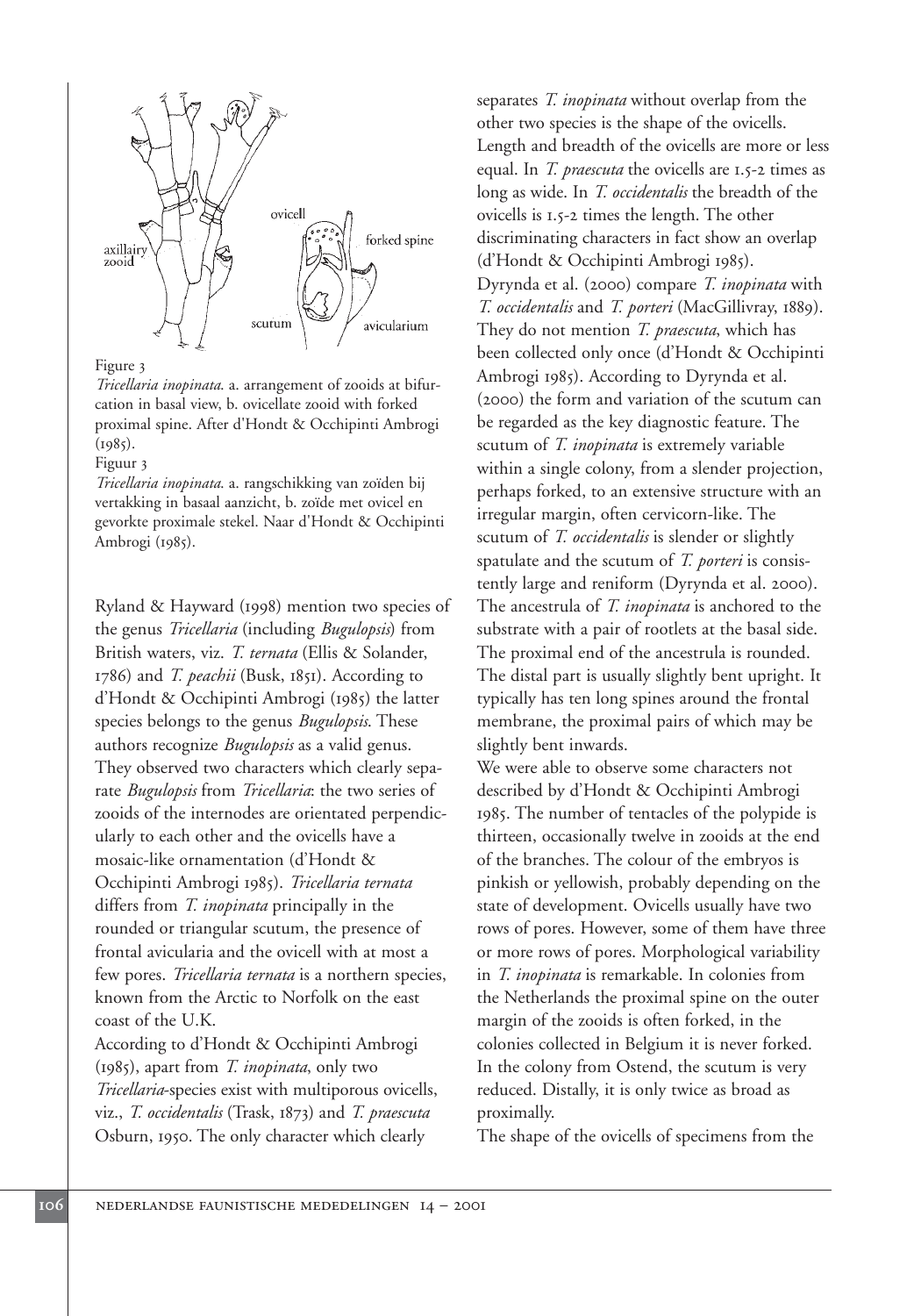

Figure 4 *Tricellaria inopinata*, colony from the Goesse Meer. Photo Marco Faasse. Figuur 4 *Tricellaria inopinata*, kolonie van het Goesse Meer. Foto Marco Faasse.

Netherlands, Belgium and France shows relatively little variability. They are subglobular, length being approximately equal to breadth. However, we studied material from just a few localities, collected within a period of only about two months.

# **Discussion**

The introduction of *T. inopinata* is a case where the vector of introduction can be indicated with a relatively high degree of certainty. The only locality where d'Hondt & Occhipinti Ambrogi 1985 collected *Tricellaria inopinata* was the Canal de Giudecca in Venice, which is a busy shipping route. Before their description of *T. inopinata* the genus *Tricellaria* was not known from the Mediterranean. These facts led d'Hondt & Occhipinti Ambrogi (1985) to the conclusion that *T. inopinata* has been introduced by shipping. It is unlikely that *T. inopinata* was directly introduced to the Netherlands, Belgium and France from the lagoon of Venice or even from its region of origin, i.e. the North Pacific. Breskens is situated at the mouth of the Western Scheldt, a busy international shipping route. However, large vessels do not visit the harbour of Breskens. Release of bryozoan larvae from colonies on large

vessels in the mouth of the Western Scheldt, subsequent transport by water currents to Breskens and settlement can not be ruled out. However, as bryozoan larvae typically live just a few hours (Ryland 1965) and larvae of *T. inopinata* are released in still water (Occhipinti Ambrogi & d'Hondt 1994) other routes of introduction are more likely.

All collecting localities in the Netherlands are visited by small commercial vessels, fishing boats and yachts only. Yachts from the U.K. regularly visit marinas in Belgium (pers. obs.) and the south-western part of the Netherlands (Critchley & Thorp 1985, pers. obs.). Shipping between Belgium and the Netherlands is intensive. Introduction of *T. inopinata* to Belgium and/or the Netherlands by yachts from elsewhere on the Atlantic coast of Europe seems the most likely route. Larvae released by colonies on floats in marinas are likely to settle on suitable surfaces on yacht's hulls and vice versa. In fact we observed a number of yachts with abundant fouling of *T inopinata*. However, the possibility that *T. inopinata* was introduced on drifting fragments of the alga *Sargassum muticum* in the first place can not be ruled out. The same vector of introduction was suggested as an alternative way of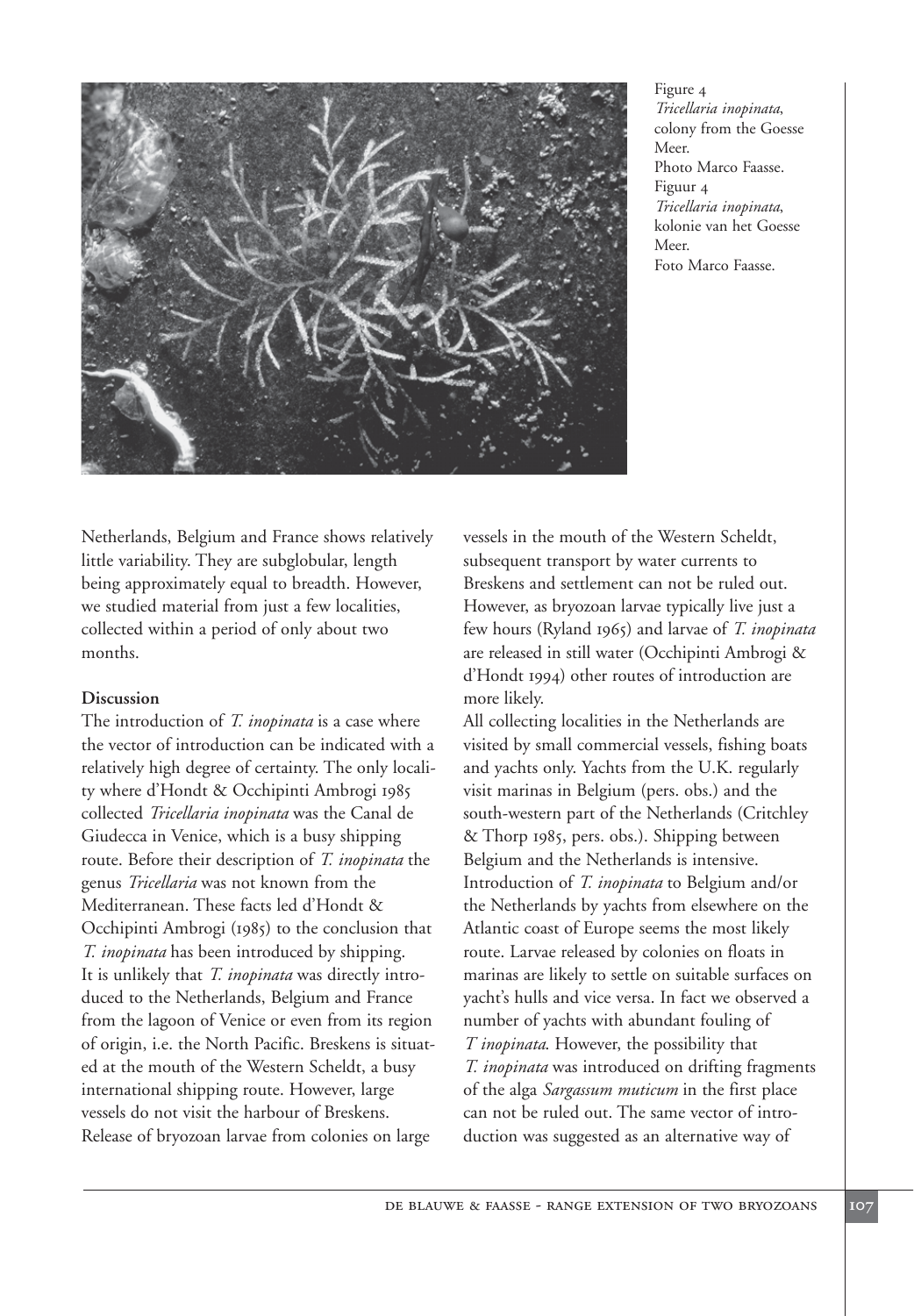

transport of the introduced polychaete worm *Neodexiospira brasiliensis* (Grube, 1872) from central southern England to the Goesse Sas (Critchley & Thorp 1985). Algae originating from the Channel coasts indeed are frequently washed ashore on the coast of the south-west of the Netherlands and Belgium.

During our investigation of the bryozoan fauna of the south-west of the Netherlands neither marinas nor the Goesse Meer were sampled systematically before 2000, hence the exact year of colonization is unknown. In view of the fact that *T. inopinata* was already widespread and abundant here in 2000, colonization probably took place in or prior to 1999.

There are several reasons for the success of *T. inopinata* as an invader. Firstly, it has a wide temperature range (Dyrynda et al. 2000) and can thrive at a lowered salinity (Occhipinti Ambrogi 1991) and in silty conditions (observations in the marina of Breskens, Colijnsplaat and Kats).

### Figure 5

*Tricellaria inopinata*, detail of colony. In the zooid in the centre the scutum is vaguely discernible. Photo Hans De Blauwe.

#### Figuur 5

*Tricellaria inopinata*, detail van kolonie. In de zoïde in het centrum is het scutum vaag te onderscheiden. Foto Hans De Blauwe.

Secondly, *T. inopinata* has a low substrate specificity. Especially the ability to grow on ship's hulls is important in this respect. Future developments in the populations of *T. inopinata* can not be predicted with much

certainty. The reason that presently *T. inopinata* only occurs in marinas and similar waters in the Netherlands and Belgium may be that dissemination by yachts is much more efficient than natural means. Bryozoan colonies on yachts can travel much longer distances than larvae, which live just a few hours. The occurrence of *T. inopinata* in open tidal waters in the Netherlands and Belgium may be just a question of time. However, the preference of this species for sheltered localities suggests another scenario. In the Adriatic (Occhipinti Ambrogi & d'Hondt 1994) and in central southern England (Dyrynda et al. 2000) *T. inopinata* is found almost exclusively in very sheltered locations, Swanage Bay being the only exception. It seems unlikely that *T. inopinata* will colonize the open North Sea coasts of the Netherlands and Belgium. Other marinas more to the north, e.g. IJmuiden, will be colonized almost certainly. In the Oosterschelde, a semi-enclosed sea arm, it may extend its distribution outside marinas. However, this is not very likely. Careful investigation of the littoral zone near Goesse Sas did not yield a single colony. In the Grevelingen, an enclosed water body of high salinity, the development of a population in open water is to be expected. Developments in other enclosed water bodies will depend on salinity. Occhipinti Ambrogi (1991) did not find *T. inopinata* in stations where salinity was lower than 26 ‰.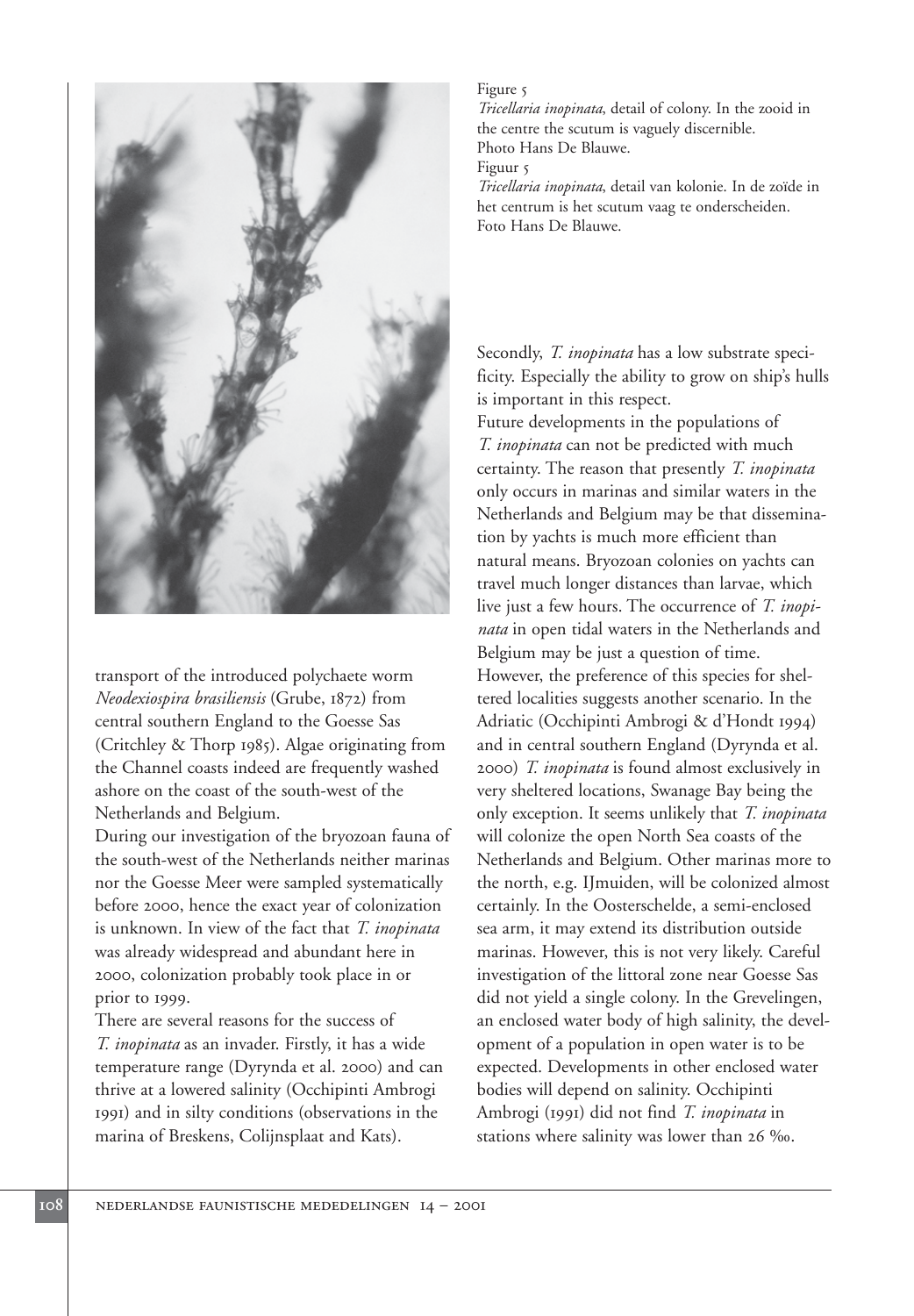

Figure 6 *Bugula simplex*, colony from the Goesse Sas. Photo Marco Faasse. Figuur 6 *Bugula simplex*, kolonie van het Goesse Sas. Foto Marco Faasse.

Apart from an expected restriction to sheltered localities the future distribution of *T. inopinata* in Europe is difficult to predict. *Tricellaria inopinata* is able to withstand low water temperatures. Minimum water temperatures in the lagoon of Venice are 2-3ºC (Occhipinti Ambrogi 1991). This means that *T. inopinata* would be able to survive temperature conditions on the Atlantic coasts of Europe up to western Norway. However, we do not have data regarding temperatures required for reproduction.

# *Bugula simplex* **(fig. 6, 7)**

# **Range**

*Bugula simplex* is known from the North-East Atlantic, the North-West Atlantic, the Mediterranean Sea, southern Australia and New Zealand (Ryland & Hayward 1998).

# **North-East Atlantic Ocean**

Records of *Bugula simplex* are enumerated in table 2. Presently, *B. simplex* is known in the Netherlands from just one locality, Goesse Sas, where it occupies a very limited surface on the walls of an abandoned sluice gate and some adjoining pier piles. However, density is high, i.e. tens of colonies per square meter. In Belgium some colonies of *B. simplex* were collected in Ostend on a pontoon float. Often the colonies of *B. simplex* were attached to colonies of the bryozoan *Cryptosula pallasiana* (Moll, 1803). However, *B. simplex* seems to settle on other substrates as well, e.g. ascidians and bare substrate such as ship's hulls, stone and wood. At both localities, ovicells with embryos were observed. Careful investigation of the littoral zone near Goesse Sas did not yield a single colony of *B. simplex*.

# **Diagnosis**

The genus *Bugula* can be distinguished from related genera in the North-East Atlantic by the forked proximal end of the autozooids, when viewed from the basal side. As *B. simplex* has been known since long from the North- East Atlantic, we can refer to Ryland & Hayward (1998) for identification and related species.

# **Discussion**

As colonies of *Bugula simplex* were collected only on walls and pier piles in the marina of Goesse Sas and on a pontoon float in the marina of Ostend, introduction on a yacht's hull is the most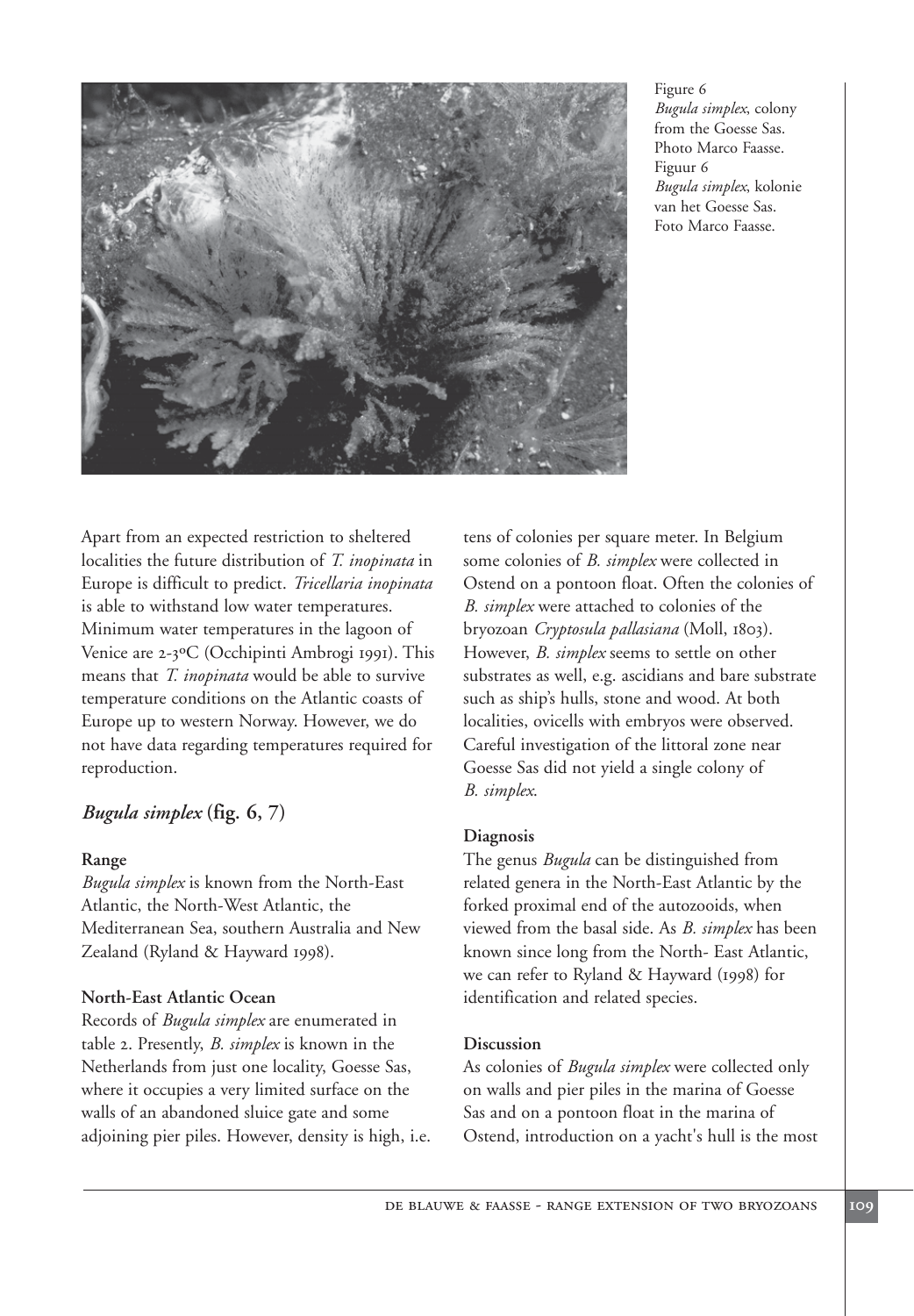

#### Figure 7

*Bugula simplex*, detail of colony. *Bugula simplex* is the only native Dutch and Belgian *Bugula*-species with more than two rows of zooids in the branches. Photo Hans De Blauwe.

#### Figuur 7

*Bugula simplex*, detail van kolonie. *Bugula simplex* is de enige inheemse *Bugula*-soort van Nederland en België met meer dan twee rijen zoïden naast elkaar. Foto Hans De Blauwe.

likely route. As in *T. inopinata*, introduction on drifting fragments of the alga *Sargassum muticum* can not be ruled out.

Future developments of the population of this bryozoan in the Netherlands can hardly be predicted on the basis of our few observations. As it is found mainly in ports and harbours in the North-East Atlantic region (Ryland & Hayward 1998) a similar distribution in Belgium and the Netherlands is to be expected. However, *B. simplex* is unlikely to become as widespread and abundant as *T. inopinata*. Ryland & Hayward (1998) mention only a few records from the

| locality        | date       | abundance |
|-----------------|------------|-----------|
| $Ostend$ (B)    | 08.1X,2000 | >10       |
| Goesse Sas (NL) | 2J.JX.2000 |           |
| Goesse Sas (NL) | 06.8.2000  | >100      |

#### Table 2

Records of *Bugula simplex* in Belgium (B) and the Netherlands (NL). Tabel 2 Waarnemingen van *Bugula simplex* in België (B) en Nederland (NL).

British Isles, Occhipinti Ambrogi (2000) does not mention *B. simplex* among the eight most abundant bryozoan species in the lagoon of Venice and Brock (1985) describes it as a 'minor fouler' from southern Australia. Its preference for other bryozoans as a substrate may be a limiting factor. A substantial spread of *B. simplex* in the North-East Atlantic is not to be expected. In the last century chances to reach suitable localities have proven to be low.

### **other bryozoan species**

Colonies of four other anascan bryozoan species were collected. *Bugula stolonifera* Ryland, 1960 was introduced much earlier than *T. inopinata* and is now widespread in sheltered localities in the Netherlands, Belgium and northern France (Faasse 1998, Kerckhof 2000). *Bugula plumosa* (Pallas, 1766) and *Scrupocellaria scruposa* (Linnaeus, 1758) are bryozoans native to the Netherlands, which were both collected in low numbers (< 10 colonies), *B. plumosa* in Kats and Breskens and *S. scruposa* only in Kats. They are widespread and locally abundant in open water, predominantly sublittoral. *Bugula neritina* was observed in high numbers (> 100 colonies) at Hendaye. This is a more southern invasive species, recently collected in Belgium (Kerckhof 2000), but not known from The Netherlands.

The only fruticose anascan bryozoan previously occurring in any numbers in the Dutch and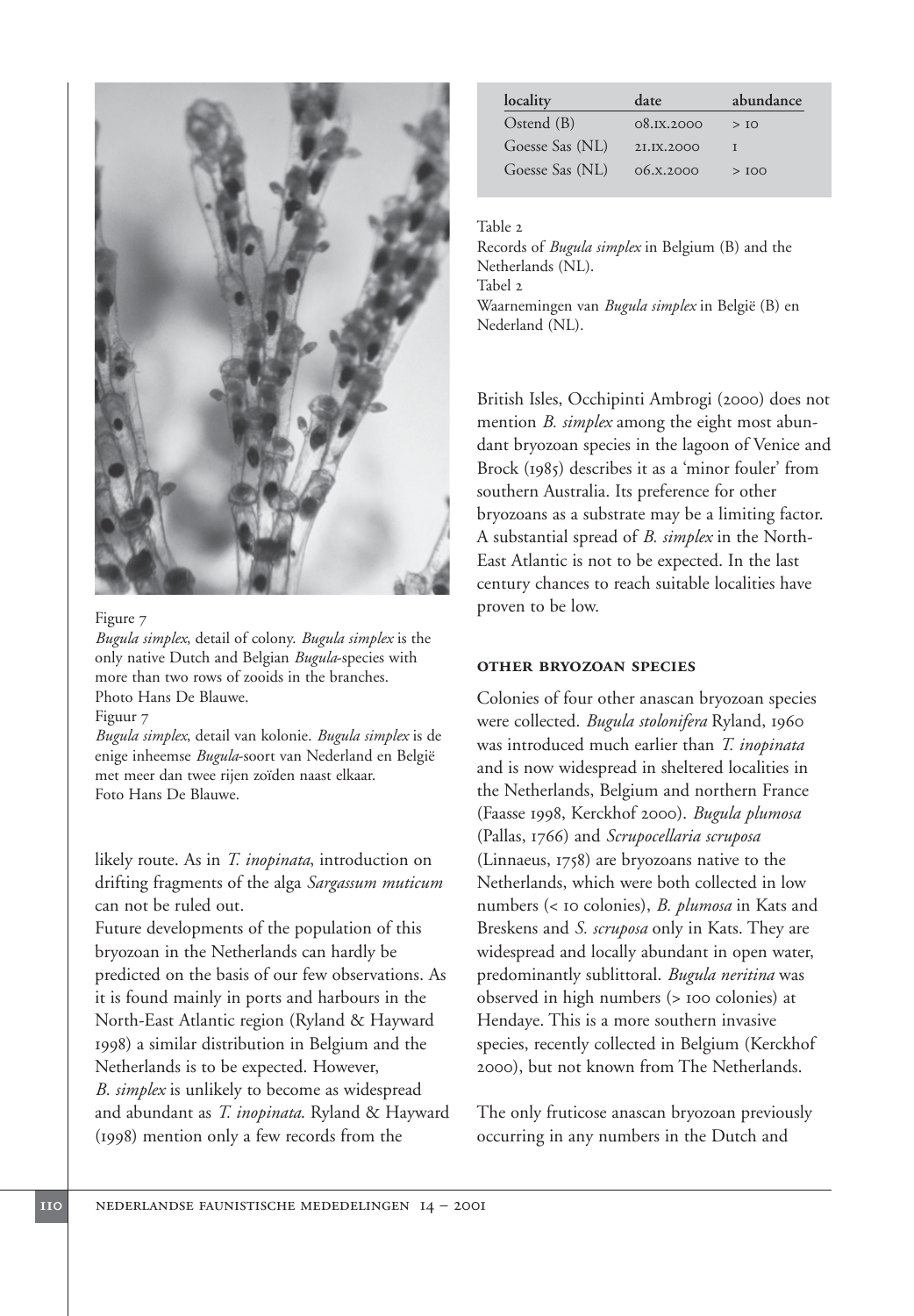Belgian localities which *T. inopinata* has colonized is *Bugula stolonifera*. In fact we were unable to find the latter species recently on Neeltje Jans, where it used to be abundant, and in Burghsluis. This is in accordance with the results of Occhipinti Ambrogi (1991), who found a reduction in the number of stations where *B. stolonifera* was present after the introduction of *T. inopinata*. We can not make a similar calculation as the number of known localities for *B. stolonifera* in the Netherlands and Belgium is rather low. However, we expect that in the coming years *B. stolonifera* will be more restricted to waters of low salinity than previously. It is able to thrive in salinities lower than 26 ‰, e.g. the 'Kanaal door Walcheren' (Faasse 1998).

Recently, Kerckhof (2000) recorded the bryozoan *Bugula neritina* from the marina of Ostend (Belgium). It seems remarkable that within a short time three fouling bryozoans colonized Dutch and Belgian waters. The mild winters of recent years may have facilitated colonization in these waters with relatively low winter temperatures. However, as the fouling fauna in these countries is not investigated on a regular basis, the recent records may merely reflect an increased interest in fouling bryozoans.

#### **acknowledgements**

We are indebted to J.-L. d'Hondt (MNHN, Paris, France), who brought us into contact with other observers of *T. inopinata* on the Atlantic coast of Europe. A. Occhipinti Ambrogi (Univ. Pavia, Italy) provided us with literature not available to us. P. Dyrynda (Univ. Wales Swansea, UK) sent us a copy of his paper, the ink being hardly dry.

#### **references**

Brock, B.J. 1985. South Australian fouling bryozoans. – In: Nielsen, C. & G.P. Larwood (eds.), Bryozoa: Ordovician to recent. Olsen & Olsen, Fredensborg: 45-49.

Critchley, A.T. & C.H. Thorp 1985. *Janua* (*Dexiospira*)

*brasiliensis* (Grube) (Polychaeta: Spirorbidae): a new record from the south-west Netherlands. – Zoölogische Bijdragen 31: 1-8.

Dyrynda, P.E.J., V.R. Fairall, A. Occhipinti Ambrogi & J.-L. d'Hondt 2000. The distribution, origins and taxonomy of *Tricellaria inopinata* d'Hondt and Occhipinti Ambrogi, 1985, an invasive bryozoan new to the Atlantic. – Journal of Natural History 34: 1993-2006.

Faasse, M.A. 1998. Vindplaatsen van het mosdiertje *Bugula stolonifera* Ryland, 1960 in Nederland. – Het Zeepaard 58: 48-51.

Fernández Pulpeiro, E., J. Cesar Aldariz & O. Reverter Gil in press. Sobre la presencia de *Tricellaria inopinata* d'Hondt & Occhipinti Ambrogi, 1985 (Bryozoa, Cheilostomatida) en el litoral gallego (N.O. Espana). – Nova Acta Cientifica Compostelana.

Hondt, J.-L. d' & A. Occhipinti Ambrogi 1985. *Tricellaria inopinata*, n. sp., un nouveau Bryozoaire Cheilostome de la faune méditerranéenne. – Marine Ecology 6: 35-46.

- Kerckhof, F. 2000. Waarnemingen van de mosdiertjes *Cryptosula pallasiana* (Moll, 1803), *Bugula stolonifera* Ryland, 1960 en *Bugula neritina* (Linnaeus, 1758), nieuw voor de Belgische fauna. – De Strandvlo 20: 114-126.
- Occhipinti Ambrogi, A. 1991. The spread of *Tricellaria inopinata* into the lagoon of Venice: an ecological hypothesis. – Bulletin Société des Sciences Naturelles de l'Ouest de la France, H.S. 1: 299-308.
- Occhipinti Ambrogi, A. 2000. Recent developments in the history of the bryozoans of the lagoon of Venice: biodiversity and environmental stress. – In: Herrera Cubilla, A. & J.B.C. Jackson (eds.), Proceedings of the 11th International Bryozoology Association Conference, 1998. Smithsonian Tropical Research Institute, Balboa (R.P.): 305-315.
- Occhipinti Ambrogi, A. & J.-L. d'Hondt 1994. The invasion ecology of *Tricellaria inopinata* into the lagoon of Venice: morphological notes on larva and ancestrula. – In: Hayward, P.J., J.S. Ryland & P.D. Taylor (eds.), Biology and palaeobiology of bryozoans. Olsen & Olsen, Fredensborg (Denmark): 139-144. [Proceedings of the 9th International Bryozoology Association Conference, 1992]